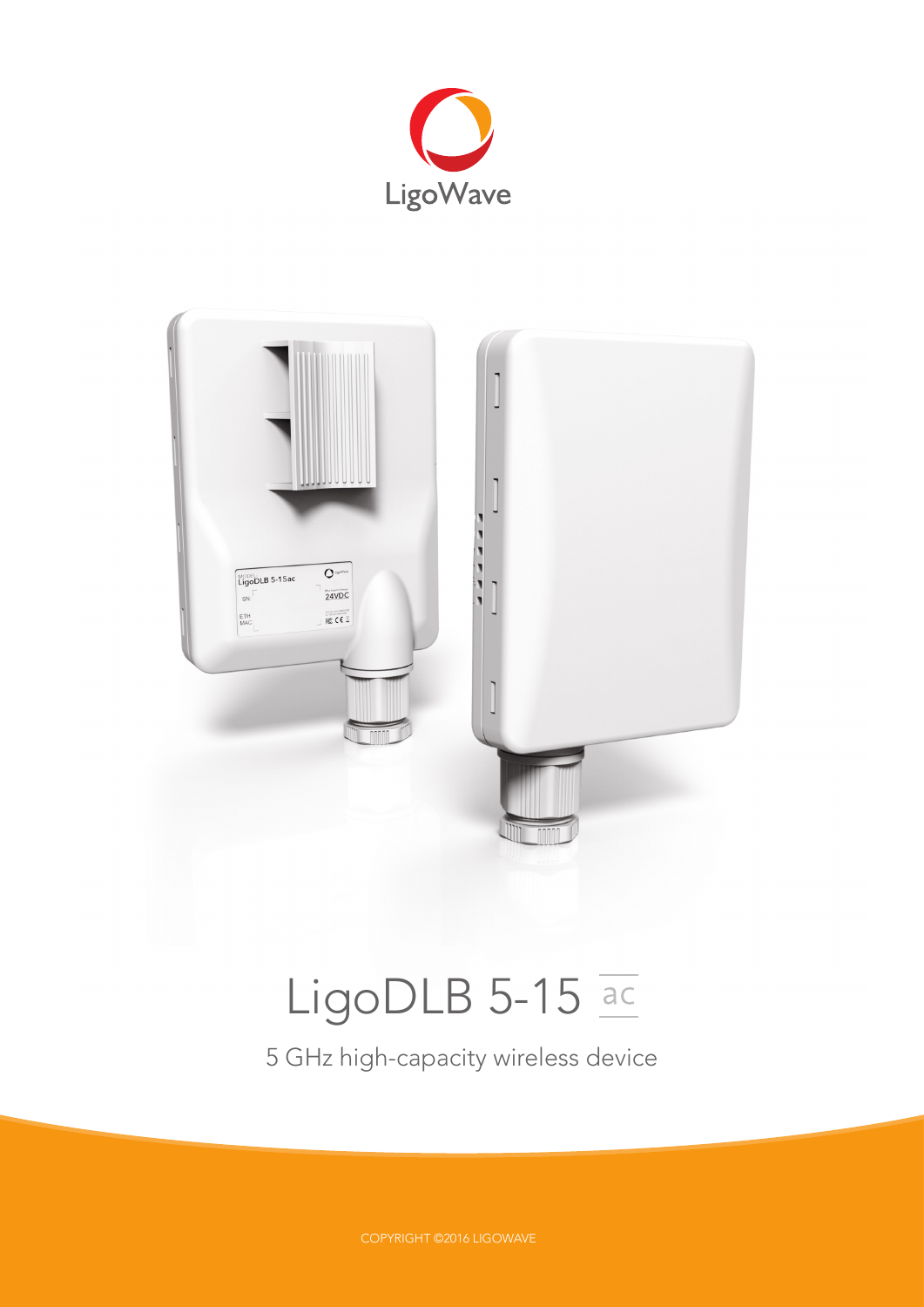

# Incredible performance

500+ Mbps throughput - a result of powerful hardware platform with 802.11ac technology based radio and a proprietary data transmission protocol (iPoll). Incorporating a QCA 9563 CPU (750 MHz), a QCA 9882 radio and 64 MBytes of RAM and 16 MBytes of flash memory the, LigoDLB 5-15 ac series devices are an ideal solution for capacity demanding applications. State of the art RF design with great output power and sensitivity parameters improve range and capacity over highest the modulation - 256 QAM. The 24V Gigabit Ethernet port (passive PoE) allows utilizing the full capacity of the radio when used in a point-to-point or point-to-multipoint network design. LigoDLB ac series devices are backwards compatible with LigoDLB devices using iPoll mode, which helps to expand or upgrade existing networks using the latest technologies over time.



# New form factor

The shape of the enclosure is now smaller, lighter but retains the IP-65 weather protection rating. Smaller packaging reduces freight costs and makes them less obvious. The new design has no metal parts, which makes them lighter and corrosion resistant.

|          | <b>000 GREADWAY</b> |   | $\times$ |                       |   |                                                                 |          |                                         |         |                               |                            | ← → C 音 □ 192.168.51.101.0001/vdsc/trrl?h=5948b514/tools/inkter |            |                      |                    |                                                                                             |                      |
|----------|---------------------|---|----------|-----------------------|---|-----------------------------------------------------------------|----------|-----------------------------------------|---------|-------------------------------|----------------------------|-----------------------------------------------------------------|------------|----------------------|--------------------|---------------------------------------------------------------------------------------------|----------------------|
|          |                     |   |          |                       |   | 4 - C 6   182.188.51.101.0001/ndex701071-050005147ools/algoment |          |                                         | i       | ۰                             | $\pmb{\times}$             | 要                                                               |            |                      |                    | <b>U</b> che stituello<br>University (56 %)<br>$\overline{\phantom{a}}$<br>(U) cho dearmond | в                    |
|          |                     | i | ۰        | $\boldsymbol{\times}$ | 圆 |                                                                 |          | LigaWave                                |         |                               |                            |                                                                 |            |                      |                    |                                                                                             |                      |
|          | LippWave            |   |          |                       |   |                                                                 | Q        | <b>LINK TEST</b>                        |         |                               |                            |                                                                 |            |                      |                    |                                                                                             |                      |
| ۹        | ANTENNA ALIGNMENT   |   |          |                       |   |                                                                 | ø        |                                         |         | Packet size (bytes): 647 1000 |                            |                                                                 | $\epsilon$ |                      |                    | Slave device: PTP AC managed (AF021081881)                                                  |                      |
| ø        | the .               |   |          |                       |   |                                                                 |          |                                         |         |                               |                            |                                                                 |            |                      |                    |                                                                                             |                      |
|          | $-00.8$             |   |          |                       |   |                                                                 | $\alpha$ |                                         |         | <b>Berations 5 0</b>          |                            |                                                                 |            |                      |                    | Traffic direction: From Local to Remote                                                     | ٠                    |
| $\alpha$ |                     |   |          |                       |   |                                                                 | st.      |                                         |         |                               | <b>Start</b>               |                                                                 |            |                      |                    |                                                                                             |                      |
| <b>H</b> | $-0.0$              |   |          |                       |   |                                                                 |          | Traffic direction: From Local to Femote |         |                               |                            |                                                                 |            |                      |                    | Finished Mar 16, 2018 2:24:23 PM                                                            |                      |
|          |                     |   |          |                       |   |                                                                 |          |                                         |         |                               |                            |                                                                 |            |                      |                    |                                                                                             |                      |
|          | $\sim$              |   |          |                       |   |                                                                 |          |                                         |         |                               |                            |                                                                 |            |                      |                    |                                                                                             |                      |
|          | s                   |   |          |                       |   |                                                                 |          |                                         |         |                               |                            |                                                                 |            |                      |                    |                                                                                             |                      |
|          | ć<br>dist.          |   |          |                       |   |                                                                 |          | 1006                                    |         |                               |                            |                                                                 | M          | says.                | <b>DRS</b>         |                                                                                             |                      |
|          |                     |   |          |                       |   |                                                                 |          |                                         |         |                               |                            |                                                                 |            |                      |                    |                                                                                             |                      |
|          |                     |   |          |                       |   |                                                                 |          | $\frac{4}{3}$                           |         |                               |                            |                                                                 |            | $\frac{5}{3}$        |                    |                                                                                             |                      |
|          | $-0.4$              |   |          |                       |   |                                                                 |          |                                         |         |                               |                            |                                                                 |            |                      |                    |                                                                                             |                      |
|          |                     |   |          |                       |   |                                                                 |          | $\sim$                                  |         |                               | sis.                       |                                                                 |            | $\sim$               |                    |                                                                                             | ases                 |
|          | $\overline{a}$      |   |          |                       |   |                                                                 |          |                                         |         |                               |                            |                                                                 |            |                      |                    |                                                                                             |                      |
|          |                     |   |          |                       |   |                                                                 |          | $\circ$                                 | $^{40}$ | $-$                           | 100                        | <b>DO</b><br>m                                                  | 300        | D.                   | <b>SOV</b><br>von  | 10N<br><b>200</b>                                                                           | 2926                 |
|          | 1984                |   |          |                       |   |                                                                 |          |                                         |         |                               | <b>Persiphon Arg. More</b> |                                                                 |            |                      |                    | <b>Throughput Aug, PPS</b>                                                                  |                      |
|          |                     |   |          |                       |   |                                                                 |          |                                         |         |                               |                            |                                                                 |            |                      |                    | who hepre                                                                                   | <b>Detailed view</b> |
|          |                     |   |          |                       |   |                                                                 |          | Pict size, bytes                        |         |                               |                            | Throughput, Miles                                               |            |                      | <b>Tymper, PPS</b> | Packet loss, %                                                                              |                      |
|          |                     |   |          |                       |   |                                                                 |          |                                         |         |                               |                            |                                                                 |            | From Local to Femore |                    |                                                                                             |                      |
|          |                     |   |          |                       |   |                                                                 |          | $\sim$                                  |         |                               |                            | 104                                                             |            |                      | 202,429            | $\bullet$                                                                                   |                      |
|          |                     |   |          |                       |   |                                                                 |          | 1800                                    |         |                               |                            | <b>SOF</b>                                                      |            |                      | 23,810             | 48                                                                                          |                      |
|          |                     |   |          |                       |   |                                                                 |          |                                         |         |                               |                            |                                                                 |            |                      |                    |                                                                                             |                      |
|          |                     |   |          |                       |   |                                                                 |          |                                         |         |                               |                            |                                                                 |            |                      |                    |                                                                                             |                      |
|          |                     |   |          |                       |   |                                                                 |          | <b>Jane</b>                             |         |                               |                            | <b>SO</b>                                                       |            |                      | 32315              | $\sim$                                                                                      |                      |
|          |                     |   |          |                       |   |                                                                 |          | $\sim$                                  |         |                               |                            | 125                                                             |            |                      | 107159             | $\sim$                                                                                      |                      |
|          |                     |   |          |                       |   |                                                                 |          | are easy plans                          |         |                               |                            | pumber sele                                                     |            | game premier general | perchant ust       | <b>LEONCOM</b> U                                                                            |                      |

# Powerfull OS

The LigoDLB OS is a highly functional and easy to use operating system embedded in all LigoDLB hardware devices for effortless setup and trouble free operation. High performance (500 Mbps) allows offering more bandwidth together with additional services such as VoIP and IPTV. This is possible when using LigoWave's smart QoS mechanism and multicast traffic enhancements for triple play services. Such services are essential for all next generation service providers to complement their existing portfolios. iPoll, LigoWave's proprietary transmission protocol, ensures smooth performance with a high number of clients even in noisy environments.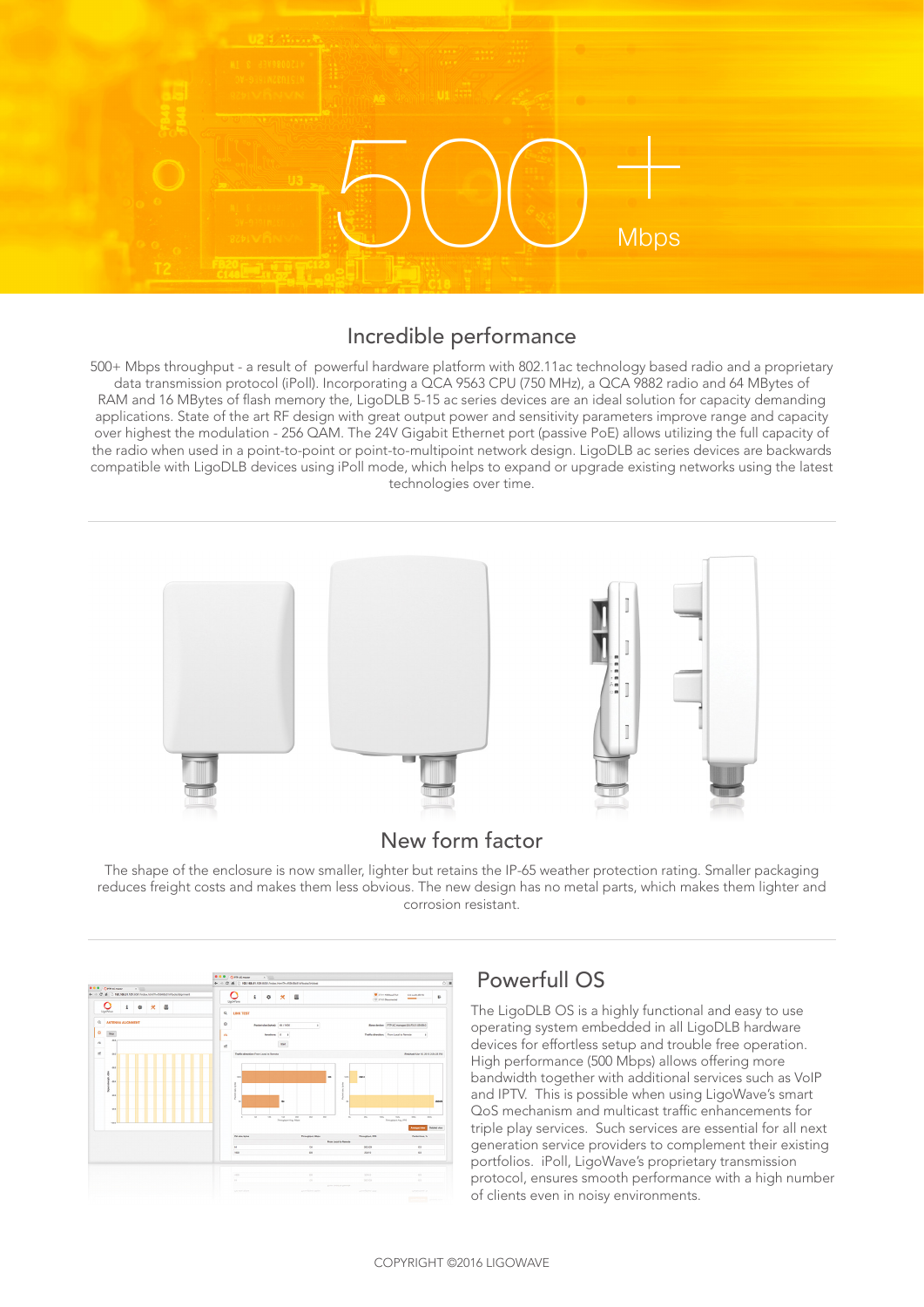# Specifications

| <b>PTMP</b> mode                                                          | <b>PTP</b> mode |
|---------------------------------------------------------------------------|-----------------|
| 5 km/ 3.11 mi                                                             | 7 km/ 4.35 mi   |
|                                                                           |                 |
|                                                                           |                 |
| IEEE 802.11 a/n/ac, iPoll 3                                               |                 |
| MIMO 2x2                                                                  |                 |
| 5 GHz models: 5.150 - 5.850 GHz (FCC 5.150 - 5.250 and 5.725 - 5.850 GHz) |                 |
| Up to 30 dBm (country dependent)                                          |                 |
| 5, 10, 20, 40, 80 MHz                                                     |                 |
| 802.11 a/n: OFDM (64-QAM, 16-QAM, QPSK, BPSK)                             |                 |
| 802.11 ac: OFDM (256-QAM, 64-QAM, 16-QAM, QPSK, BPSK)                     |                 |
| 802.11 ac @ 40 MHz: 400, 360, 300, 270, 240, 180, 120, 90, 60, 30 Mbps    |                 |
| 802.11 ac @ 80 MHz: 866, 780, 650, 585, 520, 390, 260, 195, 130, 65 Mbps  |                 |
| FEC, LDPC                                                                 |                 |
| Time division duplex                                                      |                 |
|                                                                           |                 |

|                             | Modulation, Mbps         | 400   | 360   | 300   | 270   | 240   | 180   | 120   | 90    | 60    | 30    |
|-----------------------------|--------------------------|-------|-------|-------|-------|-------|-------|-------|-------|-------|-------|
| <b>MHz</b><br>$\frac{1}{4}$ | TX Power, dBm            | 26    | 27    | 28    | 29    | 30    | 30    | 30    | 30    | 30    | 30    |
|                             | Receive sensitivity, dBm | $-70$ | $-72$ | $-76$ | $-78$ | $-80$ | -84   | $-87$ | $-92$ | $-94$ | $-95$ |
|                             | <b>Modulation, Mbps</b>  | 866   | 780   | 650   | 585   | 520   | 390   | 260   | 195   | 130   | 65    |
| <u>ж</u><br>န္တ             | TX Power, dBm            | 24    | 25    | 25    | 26    | 27    | 28    | 28    | 29    | 29    | 29    |
|                             | Receive sensitivity, dBm | -64   | -66   | $-70$ | $-72$ | $-74$ | $-78$ | $-81$ | $-85$ | $-88$ | -90   |

#### Antenna

Type Integrated dual-polarized directional panel antenna Gain 15 dBi

# **Wired**<br>Interface

10/100/1000 Base-T, RJ45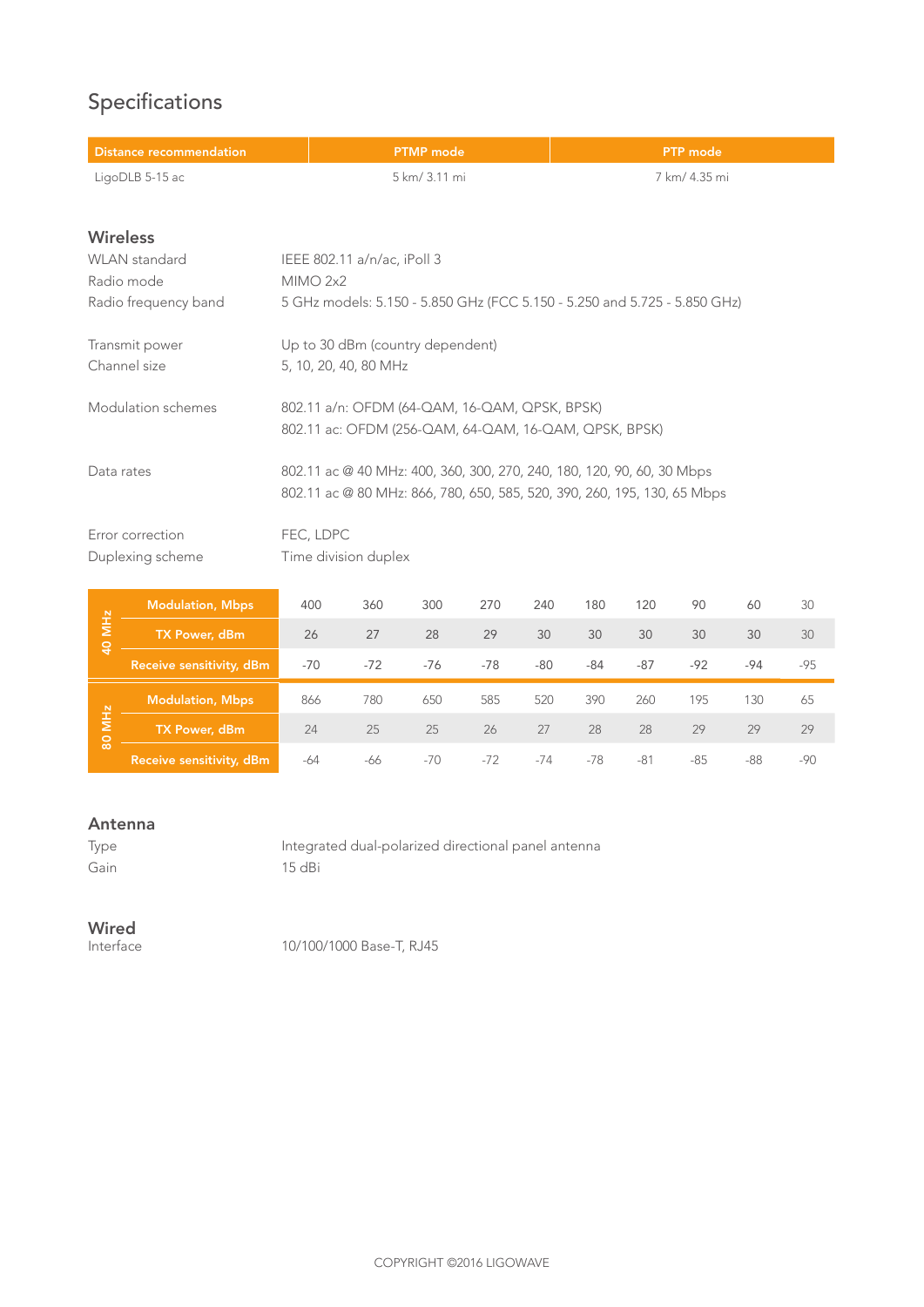# Physical

| <b>Dimensions</b> | 158 mm (6.2 "), 97 mm (3.8 "), 38 mm (1.5 ") |
|-------------------|----------------------------------------------|
| Weight            | $185$ q (0.4 lb)                             |
| Mounting          | Pole mounting bracket included               |

### Power

Power source 100 – 240 VAC Power consumption (max) 10 W

Power supply 24 VDC passive PoE (AC to 24 VDC adapter is included in the package)

## Environmental

Operating temperature  $-40^{\circ}$ C (-40 F) ~ +65 $^{\circ}$ C (+149 F) Humidity 0 ~ 90 % (non-condensing)

#### Management

| System monitoring | SNMP v3, Syslog, Web UI, WNMS |
|-------------------|-------------------------------|
| Configuration     | WebUI, WNMS                   |

## Regulatory

Certification FCC/IC/CE

# Antenna specifications